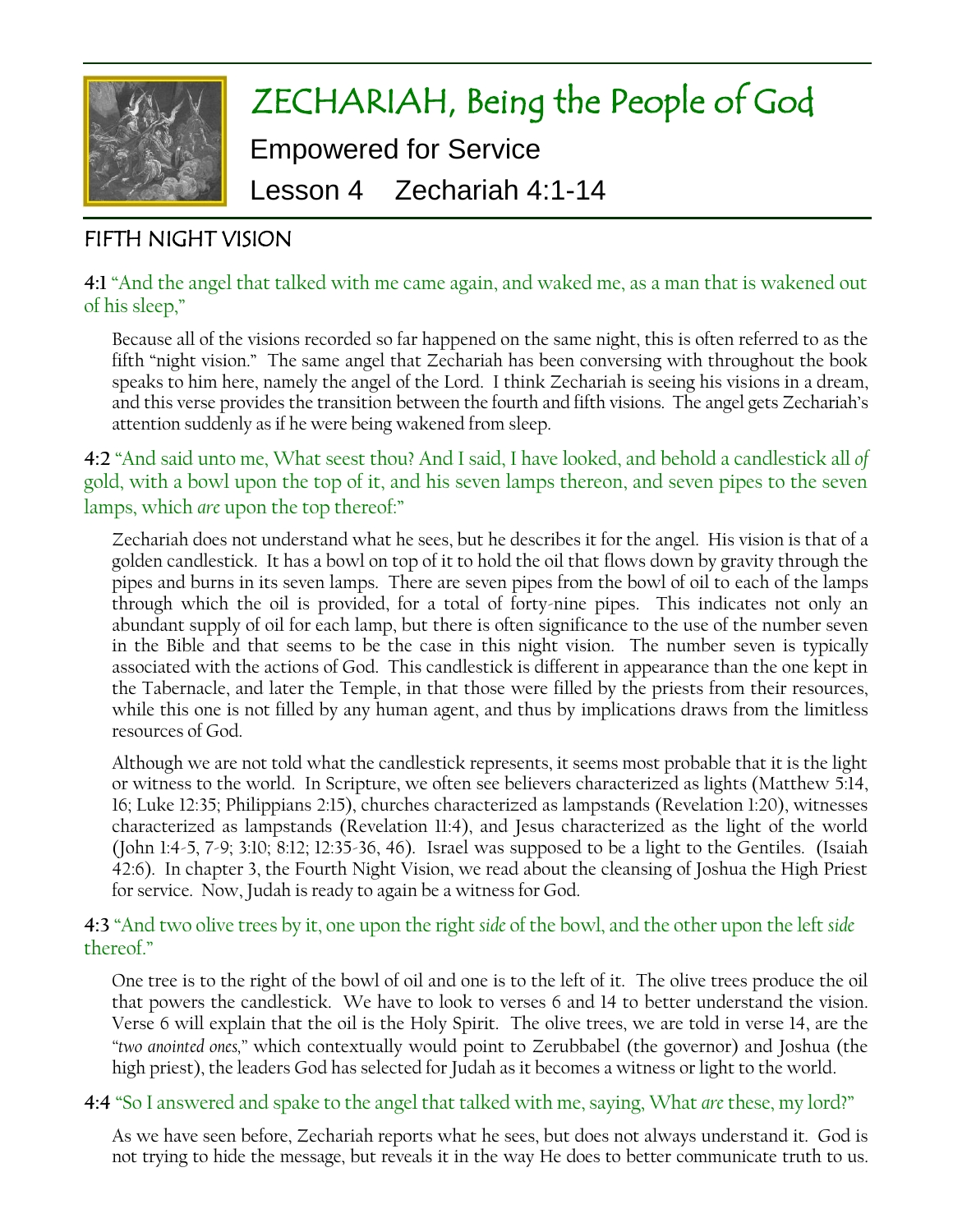Zechariah asks the angel for help in understanding the vision. It is debated whether Zechariah is not asking about the candlestick or whether "these" refers to everything he sees.

**4:5** "Then the angel that talked with me answered and said unto me, Knowest thou not what these be? And I said, No, my lord."

The *"angel that talked with me"* is an expression Zechariah often uses throughout the eight visions he experiences in chapters 1 through 6. We are to understand that throughout these visions, the *"angel that talked with me"* is always the same angel, and he helps Zechariah understand the visions. The angel is the angel of the Lord (see Zechariah 1:12-13). The angel asks Zechariah whether he knows what the two olive trees represent and Zechariah responds that he does not. The reason for the question is to emphasize that Zechariah (and by application, us) cannot possibly understand the vision without God providing the explanation.

#### **QUESTION**

1. By what means can we learn truths about God? Can a person learn truths about God from the scientific method, meditation or introspection?

**4:6** "Then he answered and spake unto me, saying, This *is* the word of the LORD unto Zerubbabel, saying, Not by might, nor by power, but by my spirit, saith the LORD of hosts."

Whereas chapter 3 focused on Joshua the high priest, chapter 4 focuses on Zerubbabel the governor. We must remember that one purpose of Zechariah's prophecies is to encourage the people to rebuild the Temple. More broadly, he is to encourage them to be the people of God. We should not be surprised that specific parts of Zechariah's prophecy focus on the political and religious leaders God has chosen to lead his people during this time. Accordingly, God has a message for Zerubbabel that will be delivered through Zechariah. The vision, Zechariah is told explicitly, is a medium for God to convey to Zechariah His message for Zerubbabel. And the message is as true for us as it was for him, *"Not by might, nor by power, but by my spirit."* If Zerubbabel is to successfully lead God's people, his success will not be based on his own strength, but his dependence and yielding to God the Holy Spirit. As the explanation of the vision unfolds, we will see that the oil represents the Holy Spirit, which empowers both Zerubbabel and Joshua. As believers in Christ in this time, we are promised the indwelling permanent presence of the Holy Spirit. (Romans 8:9, 16; Galatians 3:14, 4:6).

#### **QUESTIONS**

- 2. Practically speaking, what is the difference between actions done based on an individual's own *"power"* or *"might"* and actions done by the empowerment of the Holy Spirit?
- 3. What are some ways God the Holy Spirit empowers believers?

**4:7** "Who *art* thou, O great mountain? before Zerubbabel *thou shalt become* a plain: and he shall bring forth the headstone *thereof with* shoutings, *crying*, Grace, grace unto it."

Because of Zerubbabel's empowerment by the Holy Spirit, he is enabled to lead. The rhetorical question is asked, *"Who art thou, O great mountain?"* The imagery is that of Zerubbabel being able to remove a mountain. Figuratively, obstacles will fall before Zerubbabel, but this is not merely figurative language. Zerubbabel will be instrumental in the rebuilding of the Temple, which will require stones. He will take the cornerstone (or capstone or headstone) from the mountain and God's people will cry *"Grace, grace unto it,"* essentially asking God's blessing on the endeavor. They recognize that God is the provider of the supplies and that they need God's blessing on the Temple construction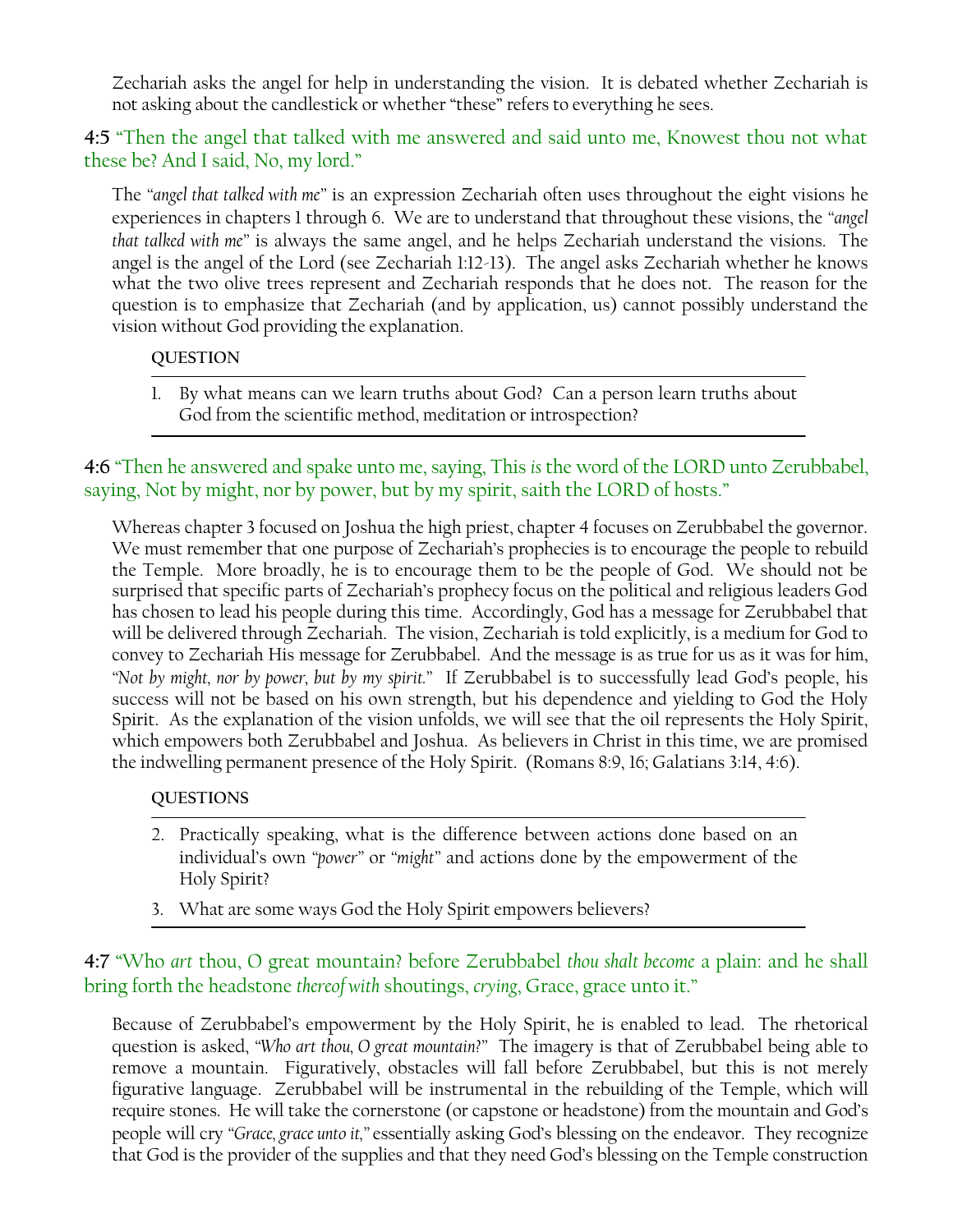project. We should note that the promise of Zerubbabel placing the capstone on the Temple is the promise of its completion by his hands. Also, the language of a mountain becoming a plain is also has eschatological implications. Zerubbabel points forward to the future ruler, Jesus Christ, who is pictured in Zechariah 14 as returning and making mountains into plains.

#### **QUESTION**

4. How should Christians respond to obstacles? Does this verse teach us that all obstacles fall away for Christians?

**4:8** "Moreover the word of the LORD came unto me, saying, **9** The hands of Zerubbabel have laid the foundation of this house; his hands shall also finish it; and thou shalt know that the LORD of hosts hath sent me unto you."

The prior two verses were words transmitted from the Lord to the angel to Zechariah. Now, Zechariah says he received further words from the Lord. We are not told whether these words come through the angel or not. These are encouraging words for Zechariah to deliver to Zerubbabel, assuring him that he will be able to finish the task he had started some fifteen years earlier. Shortly after the return from exile in about 537/38 B.C., Zerubbabel oversaw the building of the foundation for the Temple. (Ezra 3:8-11, 5:16). God assures him he will see the project through to completion. And when he sees the Temple completed, he will know that Zechariah's words were truly God's words. We should not miss that these words are a call to action. God does not say that He will lay the stones down, but that Zerubbabel's hands will do it, and by implication those under his charge. God always does the parts we cannot do, but expects us to do the parts we can. This prophecy gets fulfilled four years later in 515 B.C.

#### **QUESTION**

5. What is the division of labor between God and His people? What are some examples of how this division of labor plays out in daily life?

**4:10** "For who hath despised the day of small things? for they shall rejoice, and shall see the plummet in the hand of Zerubbabel *with* those seven; they *are* the eyes of the LORD, which run to and fro through the whole earth."

The question asked is, "Who despised the small beginnings?" Some people remembered the Temple as originally constructed by Solomon (Haggai 2:1-5; cf. Ezra 3:12-13) and thought the new construction paled in comparison. God's response to them is to rejoice. A similar promise is made here to Zerubbabel as was made to Joshua in 3:9:

**3:9** "For behold the stone that I have laid before Joshua; upon one stone *shall be* seven eyes: behold, I will engrave the graving thereof, saith the LORD of hosts, and I will remove the iniquity of that land in one day."

The Temple will be completed under Zerubbabel's leadership and God is its architect. The reference here, as in 3:9, to the seven eyes of the Lord is probably a reference to the Holy Spirit, which is consistent with the overall theme in chapter 4 of the empowerment of the Holy Spirit (see Revelation 5:6). The reference to running to and fro through the whole earth is an expression of God's total dominion and omniscience.